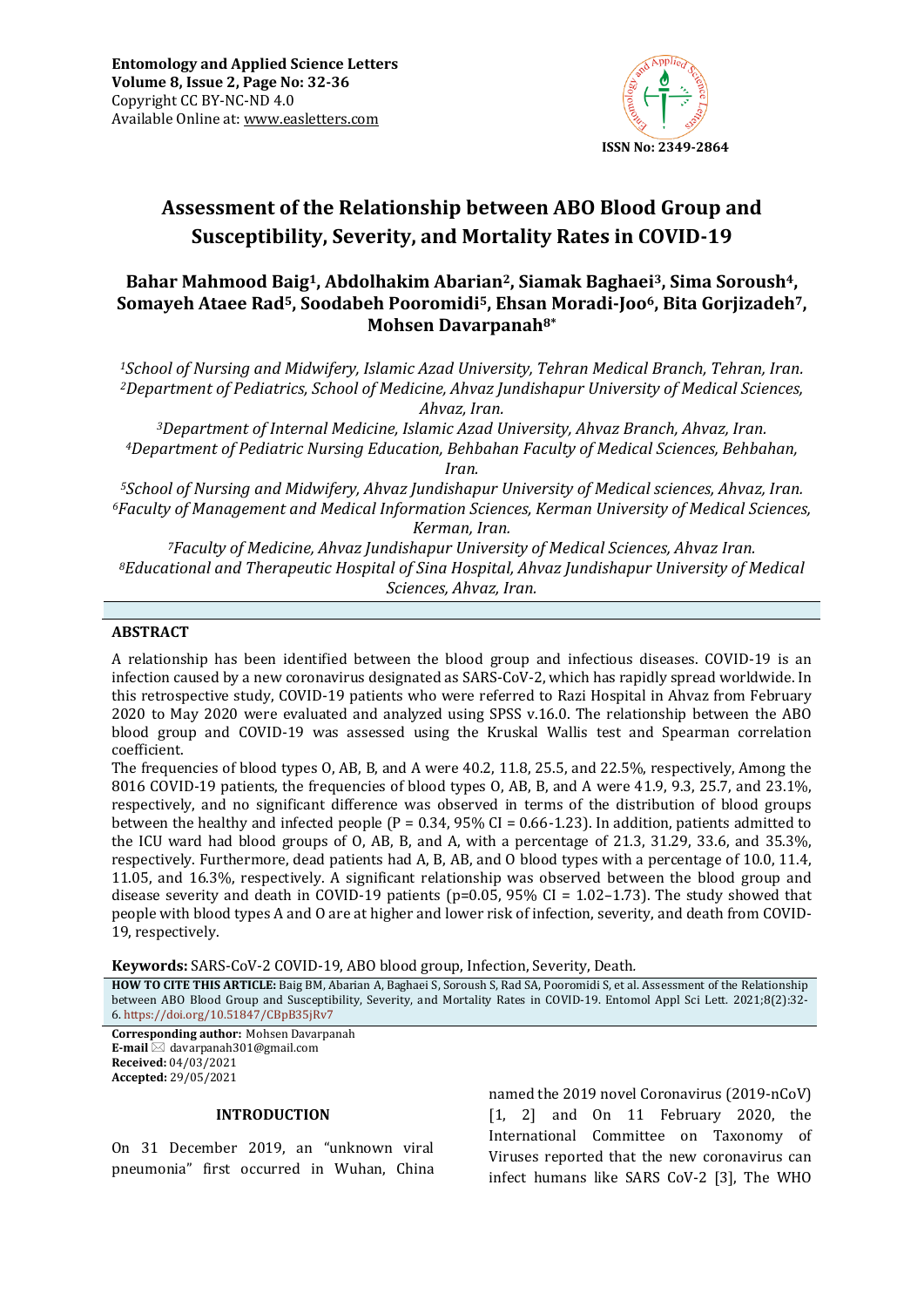named the disease as COVID-19 [4]. Coronaviruses are a group of enveloped, ssRNA+ viruses with high diversity, [5]. Studies have reported that SARS-CoV2 is spreading rapidly around the world [6]. Numerous studies have been conducted to find the relationship among various blood groups with infectious diseases and non-infectious ones such as salivary gland tumor [7], peptic ulcer [8], and verities of cancers [9].

Microorganisms, especially viruses, have receptors in some blood groups to simplify colonization and incursion of the body's immune system. [10, 11]. Epitopes on the human cell surfaces are Landsteiner's ABO blood. The antigenic causes of B and A blood groups are three types of cells trisaccharide moieties. In addition to the effect of heredity, environmental factors can affect the transmission of blood groups to the next generation. There is a link between blood types and susceptibility to viral infections. For example, hepatitis B and Norwalk viruses have obvious blood group susceptibility [12, 13]. There are also reports that people with blood type O are less likely to get infected by SARS coronavirus [14]. During the study of Zhou *et al.* on Coronavirus patients in Wuhan of china, participants with blood groups of A and O had the highest and lowest risk of this disease, respectively [15]. Regarding the rare studies conducted in this unknown field and the new nature of this virus and also, nonexistence of studies in Iran specially posing the need for more studies in different regions, we investigated the incidence of SARS CIVID-19 disease in different blood types in Ahvaz city.

#### **MATERIALS AND METHODS**

This study was cross-sectionally conducted on COVID-19 patients referred to Razi Hospital in Ahvaz during the outbreak of COVID-19 in Khuzestan province (from February 2020 to May 2020) after getting permission from Ahvaz Medical University of Science, and obtaining Ethical code and informed consent of patients.

The statistical population was divided into two groups including the experimental group with COVID-19 and the control group who were healthy individuals referred to Center of Blood Transfusion. In order to diagnose patients in the experimental group with COVID-19 infection, clinical symptoms and pulmonary involvement on CT scan of the lung reviewed and some tests were done twice through sending the samples prepared using two nasal and throat swabs for RT-PCT test with the approval of a lung specialist. Moreover, ABO and RH blood groups of COVID-19 patients were determined by referring to patients' records. Also, the blood samples of healthy asymptomatic ones (referred to Center of Blood Transfusion) were collected and determined using the slide and tube method. In this study, data were analyzed by SPSS-22 software to measure the distribution of each blood group in healthy and infected individuals, and their relationship was examined through the Chi-square test.

#### **RESULTS AND DISCUSSION**

Among the 8016 COVID-19 infected patients referred to Razi hospital in Ahvaz city, 286 (35%) were females and 530 (65%) were males, and out of 1329 healthy individuals, 558 (42%) were females and 771 (58%) were males. The mean age of participants with COVID-19 was 44.44 with a standard deviation of 9.9, and in healthy ones, it was 44.08 with a standard deviation of 10.2, while there was no significant difference regarding age and gender.

The results of distribution percentage of ABO blood groups in patients showed 184 (22.5%), 208 (25.5%), 96 (11.8%), 328 (40.2%) for A, B, AB, and O, and, in healthy individuals, 307 (23.1 %), 341 (25.7%), 124 (9.3%), and 557 (41.9%), and the Rh in patients group was positive among 770 (94.4%) and negative among 46 (5.6%), respectively. No significant difference was observed in the distribution of blood groups between healthy and infected individuals **(Table 1)**.

**Table 1.** Distribution of the ABO blood group and demographic data of COVID-19 patients and normal control groups.

|                                                                                                                 |  | sex  |        | Blood group |  |    |  | RH                                                                                |          | D-    |
|-----------------------------------------------------------------------------------------------------------------|--|------|--------|-------------|--|----|--|-----------------------------------------------------------------------------------|----------|-------|
| Age                                                                                                             |  | Male | Female | А           |  | АB |  | $Pos(+)$                                                                          | $Neg(-)$ | value |
| Control group $44.1 \pm 10.1$ 771(58%) 558(42%) 307(23.1%) 341(25.7%) 124(9.3%) 557(41.9%) 1285(96.7%) 3.3%(44) |  |      |        |             |  |    |  |                                                                                   |          | 0.34  |
| Patient                                                                                                         |  |      |        |             |  |    |  | 45.44±9.9 530(65%) 286(35%) 184(22.5%) 208(25.5%) 96(11.8%) 328(40.2%) 770(94.4%) | 46(5.6%) |       |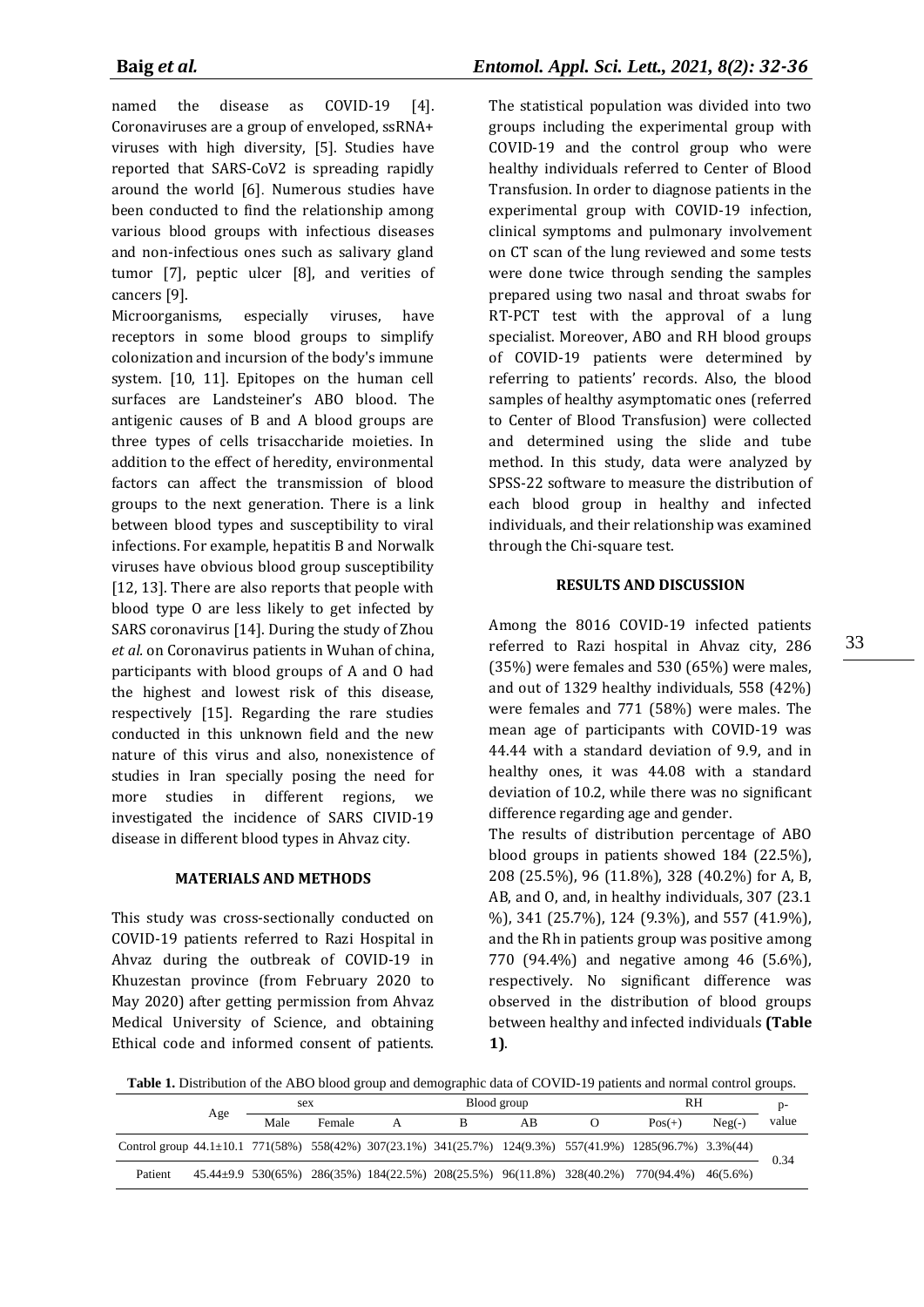A significant relationship was observed between the ABO blood group and disease severity and death in COVID-19 patients. In this way, the number of patients hospitalized in the general ward was 581 (71.2%) and in the ICU ward was 235 (28.8%); while the number of patients admitted to ICU ward in ABO blood groups for O, AB, B, and A was 70 (21.3%), 30 (31.29%), 70 (33.6%), and 65 (35.3%), respectively. Furthermore, the number of dead patients with O, AB, B, and A blood types were reported as 33 (10.0%), 11(11.4%), 24 (11.05%), and 30 (16.3%), respectively **(Table 2)**.

|              | Blood group  |            |              |              |            |         |  |
|--------------|--------------|------------|--------------|--------------|------------|---------|--|
|              |              | в          | AB           |              | Total      | p-value |  |
| general ward | 119(64.7%)   | 138(66.3%) | 66(68.8%)    | 258(78.7%)   | 581(78.7%) |         |  |
| ICU          | 65(35.3%)    | 70(33.7%)  | $30(31.2\%)$ | 70(21.3%)    | 235(28.8)  | 0.05    |  |
| Expired      | $30(16.3\%)$ | 24(11.5%)  | 11(11.5%)    | $33(10.1\%)$ | 98(12%)    |         |  |

Studying the ABO blood group in a population is not only of importance in blood transfusion, but also in organ transplantation, genetic research, and the relationship with certain diseases. The results of the current study indicated that no significant relationship was observed between COVID-19 infection and blood groups.

The study showed that the risk of COVID-19 varies with blood groups. For example, blood type A has the highest risk of infection, and O has the lowest risk of infection, so, it shows that the ABO blood group can be a biomarker for COVID-19 differential susceptibility. Previous studies have stable with homogeneous risk schemes for other viral infections. For example, the study of Cheng *et al.* showed that in Hong Kong, the susceptibility of SARS-CoV infection varied with the ABO blood group [16]. Moreover, the study of Wang *et al.* showed that there is a significant relationship between the ABO blood group and SARS COVID-19 infection so that the O and A groups had the lowest and highest risk of infection, respectively [17].

In this study, a significant difference was observed in terms of hospitalization in the general/ICU ward, as well as death in ABO blood groups. In terms of disease severity and mortality, the highest and lowest rates of death were found in A and O blood groups, respectively, which is consistent with previous studies in the field of the relationship between severity/death of COVID-19 patients and their ABO blood group. For example, Alkhikani *et al.* indicated the highest rate of death caused by COVID-19 in blood group A [18]. In addition, Michelle's article could not represent strong evidence on the relationship between death

from COVID-19 and its severity (intubation and intensive care unit) with the ABO blood group, however, blood type A had the highest risk of infection.

The Study of Patrice *et al.* showed that anti-A antibodies specifically inhibit the adhesion of SARS-CoV S protein-expressing cells to the cell lines expressing ACE2. Considering the nucleic acid sequence similarity and receptor ACE2, the binding similarity between SARS-CoV-2 and SARS-CoV [19-21], the higher and lower susceptibility of blood groups A and O for COVID-19 may be related to the natural antiblood group antibodies, especially anti-A antibody in the blood. This theory needs straight and complete investigations to be proven. Other mechanisms may also be involved in the ABO blood type-differentiated susceptibility to COVID-19, which needs more studies.

#### **CONCLUSION**

For the first time in Iran, we reported [the](https://www.researchgate.net/profile/Bahadir-Yazicioglu-2/publication/344607386_The_Assessment_of_the_Relationship_Between_ABO_Blood_Groups_and_Covid-19_Infection/links/5f840d1492851c14bcc1462e/The-Assessment-of-the-Relationship-Between-ABO-Blood-Groups-and-Covid-19-Infection.pdf)  [relationship between](https://www.researchgate.net/profile/Bahadir-Yazicioglu-2/publication/344607386_The_Assessment_of_the_Relationship_Between_ABO_Blood_Groups_and_Covid-19_Infection/links/5f840d1492851c14bcc1462e/The-Assessment-of-the-Relationship-Between-ABO-Blood-Groups-and-Covid-19-Infection.pdf) ABO Blood type and rate of susceptibility to COVID-19 as well as its severity and mortality rate. People with blood groups O and A were reported to have the lowest and highest rates of susceptibility to COVID-19, as its severity and mortality, respectively. The study has its advantages: (1) People with blood group A should pay special attention to the use of personal protective equipment to lower the SARS Cov-2 risk; (2) The severity of the disease is higher in cases with blood type A and may cause undesirable complications; (3) It is also necessary to observe social distance in COVID-19 patients with blood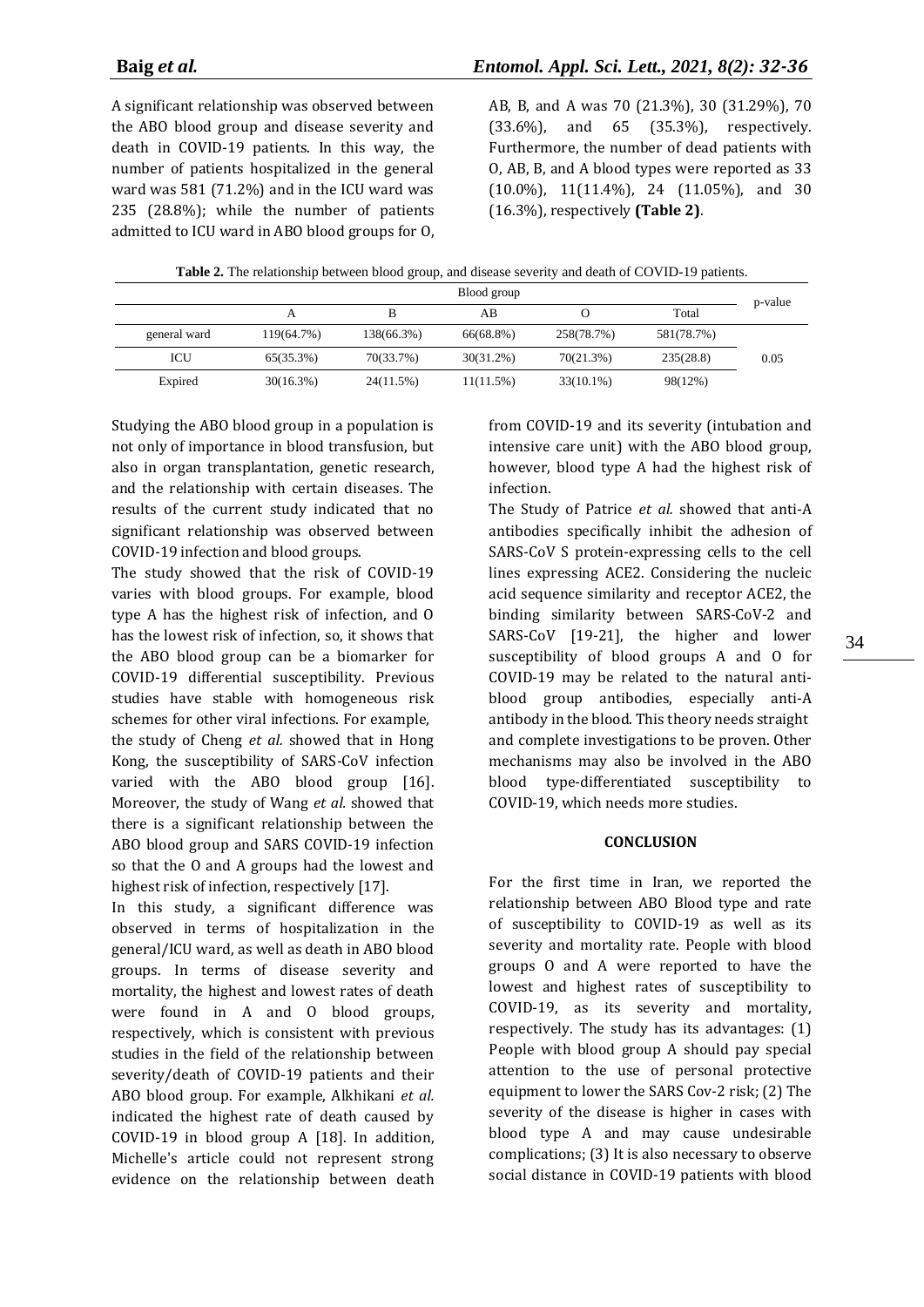## **Baig** *et al.**Entomol. Appl. Sci. Lett., 2021, 8(2): 32-36*

group A; (4) Identifying high-risk patients with blood type A is very important to reduce complications and death rate. The implementation of these cases should be noted. Also, a lot of attention should be paid to using this study in the clinical field. This study is the beginning of a wider study.

**ACKNOWLEDGMENTS:** We would like to thank Mr. Saki, Head of the Information Technology Unit at the Vice-Chancellor for Treatment of Ahvaz Jundishapur University of Medical Sciences, Dr. Korebandi, Director and Ms. Nowruzi, Nurse of Razi Hospital in Ahvaz, for their assistance in collecting samples.

## **CONFLICT OF INTEREST:** None

## **FINANCIAL SUPPORT:** None

**ETHICS STATEMENT:** The study was reviewed and approved by the Medical Ethics Committee, Ahwaz Jundishapur University of Medical Sciences (Ethics code: IR.AJUMS.REC.1399.360). Written informed consent was obtained from the individuals for the publication of data included in this article.

### **REFERENCES**

- 1. World Health Organization. Coronavirus disease (COVID-19) outbreak, 2020. Available from: https://www.who.int/emergencies/disease s/novelcoronavirus-2019. Accessed 15 Feb 2020
- 2. World Health Organization. Novel coronavirus — China, 2020. Available from: https://www.who.int/csr/don/12-january-2020-novel-coronaviruschina/en/. Accessed 15 Feb 2020
- 3. International Committee on Taxonomy Viruses. Naming the 2019 coronavirus, 2020. Available from: https://talk.ictvonline.org/. Accessed15 Feb2020.
- 4. World Health Organization. Novel coronavirus (2019-nCoV) situation report – 22, 2020. Available from: https://www.who.int/docs/default-source/ coronaviruse/situation-reports/20200211 sitrep-22-ncov.pdf?sfvrsn= fb6d49b1\_2. Accessed 15 Feb 2020
- 5. Zumla A, Chan JF, Azhar EI, Hui DS, Yuen KY. Coronaviruses - drug discovery and therapeutic options. Nat Rev Drug Discov. 2016;15(5):327-47.
- 6. Zhou P, Yang XL, Wang XG, Hu B, Zhang L, Zhang W, et al. Discovery of a novel coronavirus associated with the recent pneumonia outbreak in humans and its potential bat origin. BioRxiv. 2020.
- 7. Zhang BL, He N, Huang YB, Song FJ, Chen KX. ABO blood groups and risk of cancer: a systematic review and meta-analysis. Asian Pac J Cancer Prev. 2014;15(11):4643-50.
- 8. Xu YQ, Jiang TW, Cui YH, Zhao YL, Qiu LQ. Prognostic value of ABO blood group in patients with gastric cancer. J Surg Res. 2016;201(1):188-95.
- 9. Rummel SK, Ellsworth RE. The role of the histoblood ABO group in cancer. Future Sci OA. 2016;2(2).
- 10. Fung MK, Grossman BJ, Hillyer CD, Westhoff CM. Technical manual, 18th ed. AABB Press, Bethesda, MD, 2014.
- 11. Reid ME, Lomas-Francis C, Olsson ML. Blood group antigen Facts Book, 3rd ed. Academic Press, Waltham, MA, 2012.
- 12. Batool Z, Durrani SH, Tariq S. Association of ABO and Rh blood group types to hepatitis B, hepatitis C, HIV and syphilis infection, a five year'experience in healthy blood donors in a tertiary care hospital. J Ayub Med Coll Abbottabad. 2017;29(1):90-2.
- 13. Lindesmith L, Moe C, Marionneau S, Ruvoen N, Jiang XI, Lindblad L, et al. Human susceptibility and resistance to Norwalk virus infection. Nat Med. 2003;9(5):548-53.
- 14. Cheng Y, Cheng G, Chui CH, Lau FY, Chan PK, Ng MH, et al. ABO blood group and susceptibility to severe acute respiratory syndrome. JAMA. 2005;293(12):1450-1.
- 15. Zhou P, Yang XL, Wang XG, Hu B, Zhang L, Zhang W, et al. A pneumonia outbreak associated with a new coronavirus of probable bat origin. Nature. 2020;579(7798):270-3.
- 16. Cheng Y, Cheng G, Chui CH, Lau FY, Chan PK, Ng MH, et al. ABO blood group and susceptibility to severe acute respiratory syndrome. JAMA. 2005;293(12):1450-1.
- 17. Peng G, Yang Y, Huang HP, Li D, Gu DF, Zhang Z, et al. Relationshipship between the ABO Blood Group and the COVID-19

35